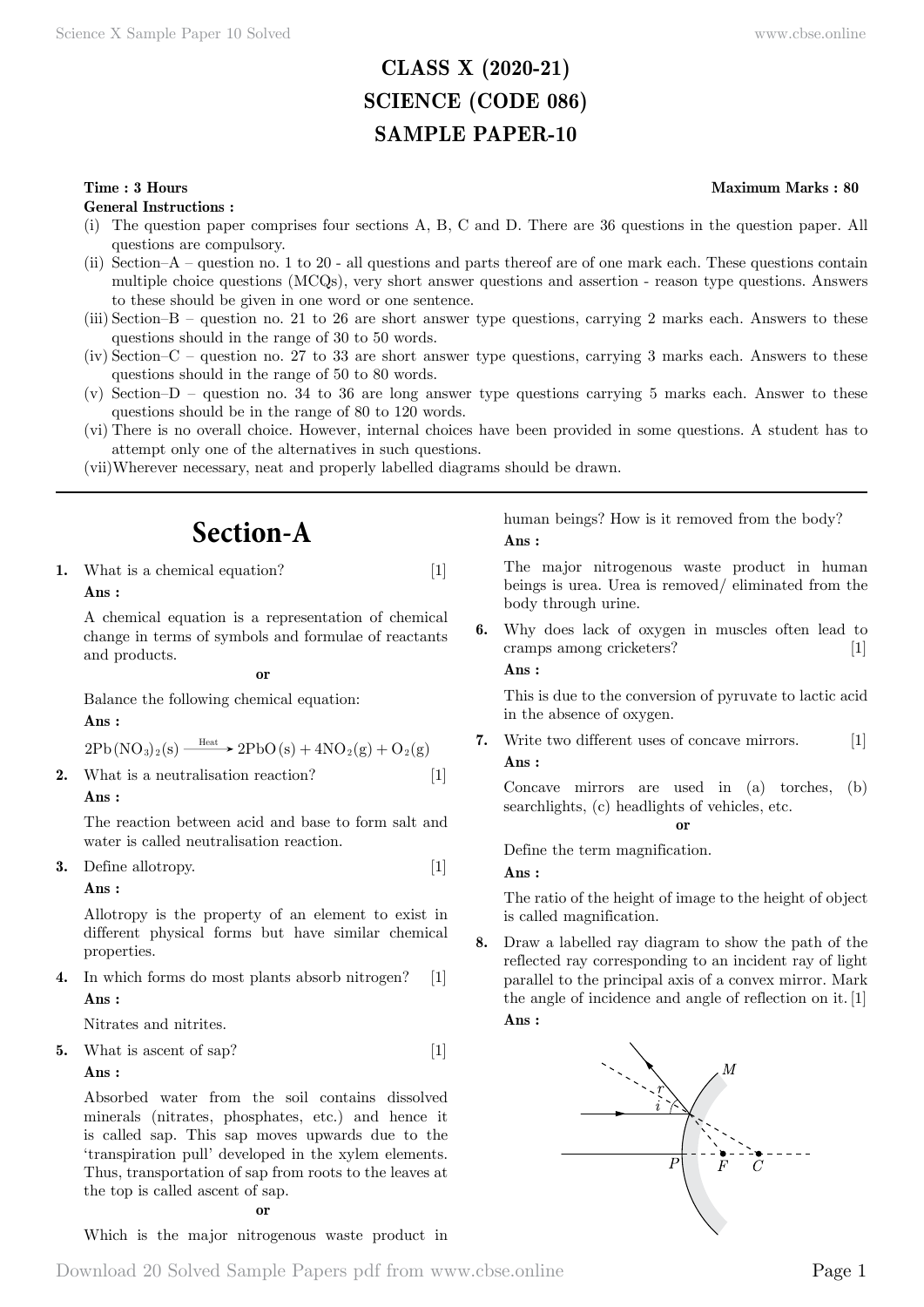**9.** Why do we see a rainbow in the sky only after rainfall? [1]

 **Ans :**

Rainbow is caused by dispersion of sunlight by tiny water droplets, present in the atmosphere. The water droplets behave like prisms and disperse sunlight.

**10.** Mention the condition under which a current can flow in a conductor. [1]

### **Ans :**

The condition under which a current can flow in a conductor is that the circuit is closed and there is a potential difference across the conductor.

#### **o**

What are the special features of a heating wire?

#### **Ans :**

It must have high specific resistance and high melting point.

**11.** On what effect of an electric current does an electromagnet work? [1]

#### **Ans :**

An electromagnet works on the principle of magnetic effect of current.

**12.** State Faraday's law of electromagnetic induction. [1]  **Ans :**

Whenever the magnetic field lines linked with a coil change due to relative motion of a magnet and the coil, an induced current is produced in the coil. The magnitude of induced current is directly proportional to the rate of change of number of magnetic field lines linked to the coil.

**13.** Which of the following are always at the second trophic level of food chains? Carnivores, Autotrophs, Herbivores [1]

#### **Ans :**

Herbivores are always at the second trophic level of food chains.

 **o**

What will be the amount of energy available to the organisms of the 2nd trophic level of a food chain, if the energy available at the first trophic level is 10,000 joules?

#### **Ans :**

On applying the 10% law to the food chain, the organisms of the 2nd trophic level of the food chain will have  $\frac{10}{100} \times 10,000 = 1000$  joules of energy.

**For question numbers 14, 15 and 16, two statements are given-one labelled Assertion (A) and the other labelled Reason (R). Select the correct answer to these questions from the codes (a), (b), (c) and (d) as given below :**

- (a) Both A and R are true and R is correct explanation of the assertion.
- (b) Both A and R are true but R is not the correct explanation of the assertion.
- (c) A is true but R is false.
- (d) A is false but R is true.
- **14. Assertion :** Calcium carbonate when heated gives calcium oxide and water. **Reason :** On heating calcium carbonate, decomposition reaction takes place. [1]  **Ans :** (d) A is false but R is true.
- **15. Assertion :** Mutation is sudden change in the genetic material.
	- **Reason :** Variation is useful for the survival of species over time. [1]

 **Ans :** (b) Both A and R are true but R is not the correct explanation of the assertion.

#### **16. Assertion :** Man is a herbivore.

**Reason :** Omnivores eat both plant parts and meat of animals. [1]

 **Ans :** (d) A is false but R is true.

 **o**

**Assertion :** The food in the ecosystem is preserved in a linear fashion.

**Reason :** Plants use the solar energy in reducing carbon dioxide to carbon.

- **Ans :** (b) Both A and R are true but R is not the correct explanation of the assertion.
- **17. Read the following and answer any four questions from 17.1 to 17.5. 1**  $\times$  **4** In Modern Periodic Table, metals are towards the left hand side, non-metals are towards the right hand side and there is a zig-zag line between them which contains metalloids.

Metals are electropositive, i.e., they have a tendency to lose electrons. As the effective nuclear charge acting on the valence shell electrons increases across a period, the tendency to lose electron will decrease so metallic character decreases. Down the group, the effective nuclear charge experienced by valence electrons is decreasing because the outermost electrons are farther away from the nucleus. Therefore, they can be lost easily and thus metallic character increases down the group.

Non-metals on the other hand, are electronegative. They tend to form bonds by gaining electrons.

Non-metallic character increases along the period and decreases down the group.

- **17.1**Which of the following element is not a metalloid? (a) Ge
- (b) As
- (c) Ar
- (d) Te
- **Ans :** (c) Ar

Ar is a non-metal.

- **17.2**The order of metallic character of some elements is  $N < P < As < Sb < Bi$ . The most electronegative among these elements is
- (a) N

 **Ans :** (a) N

Electronegativity decreases down the group.

<sup>(</sup>b) P

 $(c)$  Sb

<sup>(</sup>d) Bi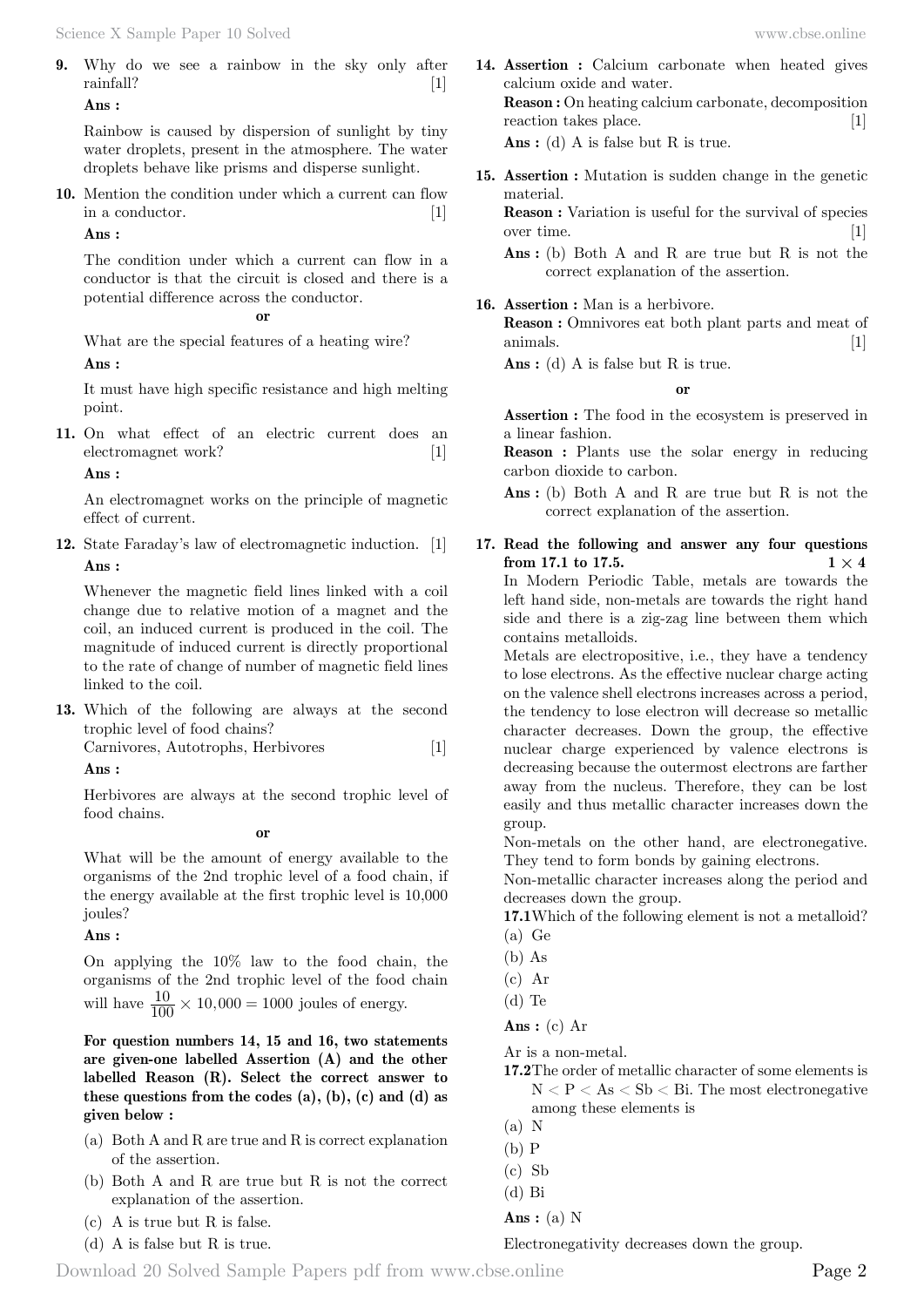**17.3**Which of the following statements is correct?

- (a) Electronegativity increases down the group.
- (b) Metallic character decreases down the group.
- (c) Effective nuclear charge decreases down the group.
- (d) The force of attraction between the nucleus and the outermost electrons increases down the group.
- **Ans :** (c) Effective nuclear charge decreases down the group.
- **17.4**Which of the following property increases along the period?
- (a) Atomic size
- (b) Metallic character
- (c) Electropositivity
- (d) Non-metallic character

 **Ans :** (d) Non-metallic character

Non-metallic character increases along the period because electronegativity increases along the period.

**17.5**Which of the following is the most non-metallic element?

| $(a)$ P    |  | $(b)$ Cl           |  |
|------------|--|--------------------|--|
| $\sqrt{2}$ |  | $(1)$ $\mathbb{R}$ |  |

(c) Se  $(d)$  Br

 **Ans :** (b) Cl

Non-metallic character increases along the period and decreases down the group.

**18. Read the following and answer any four questions from 18.1 to 18.5. 1**  $\times$  **4** 

Energy is needed to maintain a state of order in our body. The source of energy and materials is the food we eat. Some organisms use simple food material obtained from inorganic sources and other organisms utilise complex substances. These complex substances have to be broken down into simpler ones before they can be used for the upkeep and growth of the body.

**18.1**All non-green organisms fall under the category of

- (a) autotrophs (b) heterotrophs (c) saprobes (d) chemotrophs
- **Ans :** (b) heterotrophs

All non-green organisms fall under the category of heterotrophs as they depend on other organisms in order to obtain food.

**18.2**The diagram below is an experiment conducted to study a factor necessary for photosynthesis.



The test performed on the leaf and the solution used for the test are respectively

(a) starch test and potassium iodide

- (b) chlorophyll test and ethyl alcohol
- (c) photosynthesis test and potassium iodide
- (d) starch test and ethyl alcohol

 **Ans :** (a) starch test and potassium iodide

The given diagram indicates that starch test is performed on the leaf and potassium iodide is used for the test.

**18.3**Below given diagram represents the cross section of a leaf.



Identify "X" and choose the correct combination of plots provided in the following table.

|     | $\mathbf X$ | <b>Description</b>             | <b>Function</b>                    |
|-----|-------------|--------------------------------|------------------------------------|
| (a) | Chlorophyll | green coloured<br>A<br>pigment | for<br>Essential<br>photosynthesis |
| (b) | Chloroplast | A cell organelle               | $C$ onducts<br>photosynthesis      |
| (c) | bundle      | Vascular   Vascular tissue     | Transportation<br>in plants        |
| (d) | Chloroplast | green coloured<br>А<br>pigment | for<br>Essential<br>photosynthesis |

#### **Ans :** (b)

In the given diagram "X" represents the chloroplast, i.e., the cell organelles that contain chlorophyll.

- **18.4**Which of the following statement(s) is (are) true about stomata?
- I. These are the tiny pores present on the surface of the leaves.
- II. Through these, massive amounts of gaseous exchange take place.
- III. Plants open these pores when carbon dioxide is not required for photosynthesis.
- IV. Guard cells operate the opening and closing of these pores.
- (a) I and II only (b) I and III only
- (c) I, II and III only (d) I, II and IV only

 **Ans :** (d) I, II and IV only

Since large amounts of water can also be lost through the stomata, the plant closes these pores when it does not need carbon dioxide for photosynthesis.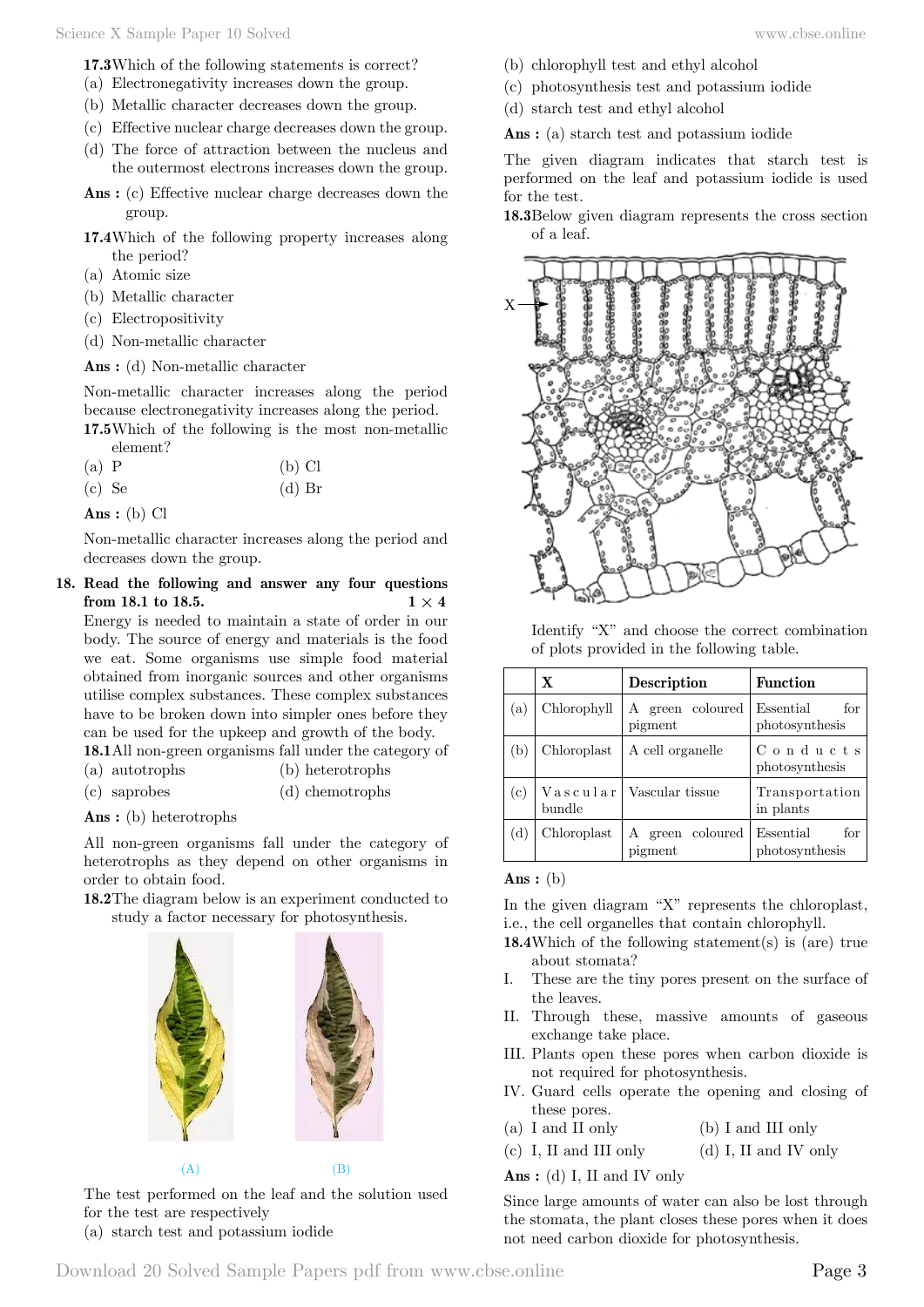**18.5**Study the table below and select the row that has the incorrect information.

|              | Organism | Type of heterotrophic nutrition |
|--------------|----------|---------------------------------|
| a)           | Amoeba   | Holozoic                        |
| 'b           | Mushroom | Saprophytic                     |
| (c)          | Lice     | Parasitic                       |
| <sub>d</sub> | Lion     | Parasitic                       |

### **Ans :** (d)

Lion show holozoic type of nutrition. In such type of nutrition, the digestion of food follows after the ingestion of food. Thus, digestion takes place inside the body of the organism while parasitic nutrition is a mode of heterotrophic nutrition where an organism lives on the body surface or inside the body of another type of organism. The parasite obtains nutrition directly from the body of the host. The parasites derive their nourishment from their host.

#### **19. Read the following and answer any four questions from 19.1 to 19.5. 1**  $\times$  **4**

A ray of light travelling from a rarer medium to a denser medium slows down and bends towards the normal. When it travels from denser medium to a rarer medium, it speeds up and bends away from the normal.

Consider an analogy to assist in our understanding of these two important principles. Suppose that a fast car is travelling across the road towards a thick mud at an angle, the mud slows down one side of the car, and the path of the car bends.

The more it is slowed, the more it bends. Upon exiting the thick mud on the opposite side, the car speeds up and achieves its original speed. In effect, this analogy would be representative of light wave crossing two boundaries.

At the first boundary (the road to thick mud boundary), the light ray (or the car) would be slowing down; and at the second boundary (the mud to road boundary), the light ray (or the car) would be speeding up. We can apply our two important principles listed above and predict the direction of bending and the path of the car as it travels through the thick mud. As indicated in the diagram, upon entering the mud, the car slows down and the path of the car bends towards the normal (perpendicular line drawn to the surface). Upon exiting the mud, the car speeds up and the path of the car bends away from the normal. The path of the car is closer to the normal in the slower medium and farther from the normal in the faster medium.

This analogy can be extended to the path of a light ray as it passes from air into and out of a rectangular block of glass.



**19.1**A student studies that when a ray of light travels from air into the glass slab, it bends towards the normal. But as refracted ray emerges out of the glass slab to the vacuum, it bends away from the normal, as shown.

Which option explains the law of refraction of light through the glass slab?

Incident ray



- (a) Light always bends towards the normal slab in a glass slab.
- (b) Ray of light travelling in the air is always considered as the incident ray, and the one in the glass is the refracted ray.
- (c) The incident ray, the refracted ray and the normal to the interface always lie on the same plane.
- (d) Ray of light always travels in a straight path irrespective of change in medium.
- **Ans :** (c) The incident ray, the refracted ray and the normal to the interface always lie on the same plane.

All the refracted rays follow the first law of refraction i.e., the incident ray, the refracted ray and the normal to the interface of two transparent media at a point of incidence, all lie in the same plane.

- **19.2**A student studies that speed of light in air is 300000 km/s whereas that of speed in a glass slab is about 197000 km/s. What causes the difference in speed of light in these two media?
- (a) Difference in density
- (b) Difference in amount of light
- (c) Difference in direction of wind flow
- (d) Difference in temperature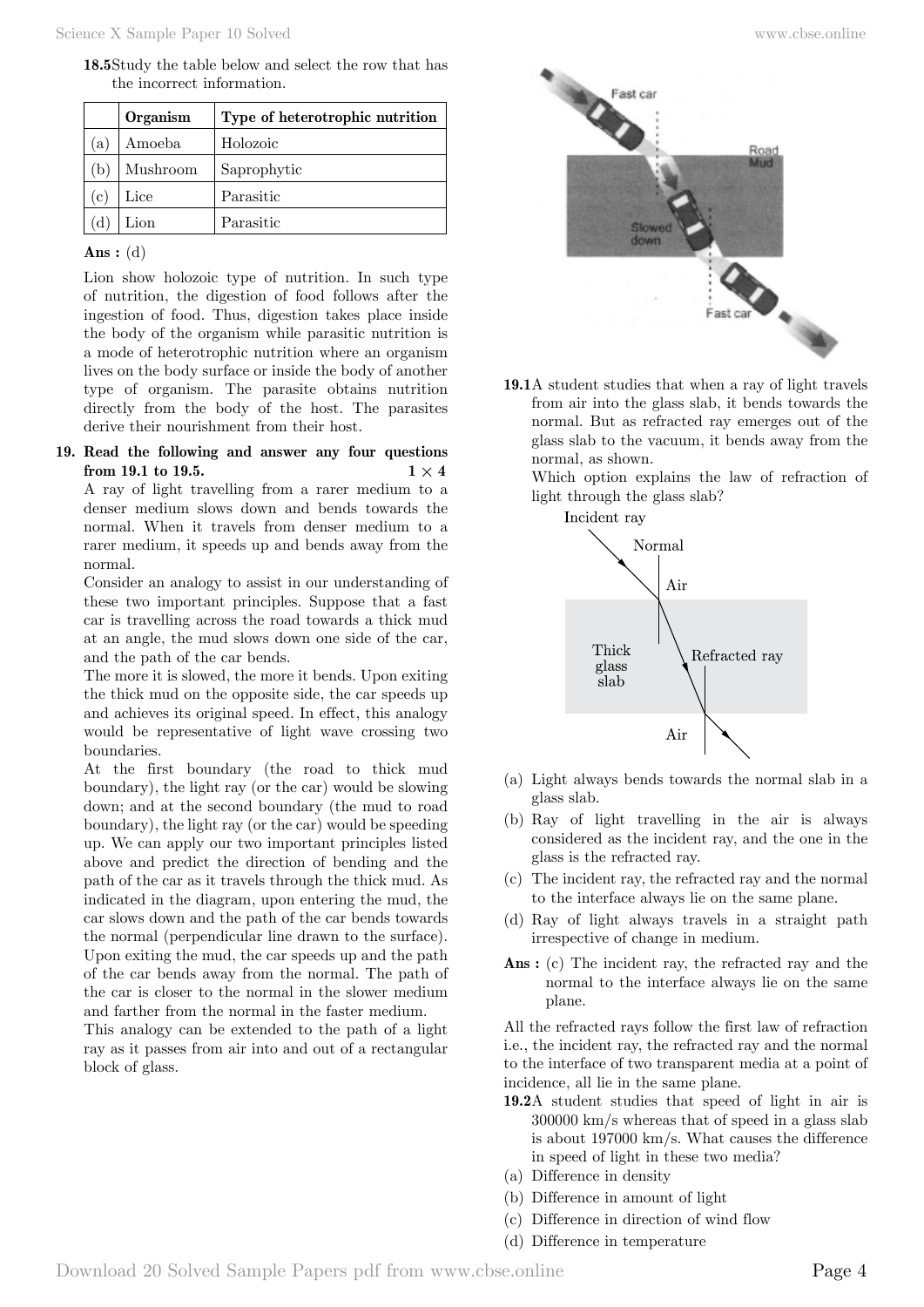#### **Ans :** (a) Difference in density

The speed of light varies with density as the medium with higher density decreases the speed of light and medium with lower density increases the speed of light.

- **19.3**The speed of light in air is  $3 \times 10^8$  m/s, whereas that of the speed of light in water is  $2.26 \times 10^8$  m/s. What is the refractive index of water with respect to air?
- (a) 2.64 (b) 1 (c)  $1.32$  (d)  $0.75$
- **Ans :** (c) 1.32

Speed of light in air,  $c = 3 \times 10^8 \text{ m/s}$ 

Speed of light in water,  $v = 2.26 \times 10^8 \text{ m/s}$ 

$$
\text{Reference index of glass,} \quad n = \frac{c}{v}
$$
\n
$$
n = \frac{3 \times 10^8}{2.26 \times 10^8} = 1.32
$$

- **19.4**Rahul conducts an experiment using an object of height 10 cm and a concave lens with focal length 20 cm. The object is placed at a distance of 25 cm from the lens. Can the image be formed on a screen?
- (a) Yes, as the image formed will be real.
- (b) No, as the image formed will be inverted.
- (c) No, as the image formed will be virtual.
- (d) Yes, as the image formed will be erect.

 **Ans :** (c) No, as the image formed will be virtual.

Here,  $f = -20 \text{ cm}$  [concave lens]

$$
u = -25 \,\mathrm{cm}; v = ?
$$

Using lens formula,

$$
\frac{1}{v} - \frac{1}{u} = \frac{1}{f}
$$
  

$$
\frac{1}{v} = \frac{1}{f} + \frac{1}{u}
$$
  

$$
\frac{1}{v} = -\frac{1}{20} - \frac{1}{25} = \frac{-9}{100}
$$
  

$$
u = \frac{-100}{9}
$$
 cm

The negative sign shows that the image is formed in front of the lens and the image is virtual. So, it cannot be obtained on a screen.

**19.5**A ray of light continues moving along the same path while passing through air-glass interface.

The angle of incidence for the ray is (a) zero  $(h)$  90 $^{\circ}$ 

(c) less than 
$$
90^{\circ}
$$
 (d) greater than  $90^{\circ}$ 

 **Ans :** (a) zero

No bending of light occurs when light is incident normally on a boundary of two media since angle of incidence and angle of refraction both are zero.

**20. Read the following and answer any four questions from 20.1 to 20.5. 1**  $\times$  **4** It is now well known that "magnetic field is caused by

electric current." Whenever there is a change in magnetic flux linked with a coil (or circuit) an emf is induced in the coil. This phenomenon is called electromagnetic induction. The emf produced in the coil is called the induced emf. If the coil is closed, the current thus produced is called as induced current.

The direction of induced current is determining by Fleming's right hand rule.

These induced current are used in a moving coil microphone, tape-recorders, video-recorders, harddiscs in computers, etc.

- **20.1**The direction of magnetic field around straight conductor carrying current can be determined by
- (a) Fleming's right hand rule
- (b) Fleming's left hand rule
- (c) Right hand thumb rule
- (d) Lenz's law

 **Ans :** (c) Right hand thumb rule

Right hand thumb rule, here thumb points in the direction of current and fingers of right hand indicates direction of magnetic field.

**20.2**Induced current flows through coil

- (a) only for the period during which magnetic field changes through it.
- (b) less than the period during which magnetic field changes through it
- (c) more than the period during which magnetic field changes through it
- (d) none of these
- **Ans :** (a) only for the period during which magnetic field changes through it.

According to the Faraday's law, the relative motion between magnetic field and coil induced the current. **20.3**The direction of induced current is determined by

- (a) Fleming's right hand rule
- (b) Fleming's left hand rule
- (c) Right hand thumb rule
- (d) Lenz's law

 **Ans :** (a) Fleming's right hand rule

Fleming right hand rule, in which, forefinger  $\rightarrow \vec{B}$ (direction of magnetic field), middle finger  $\rightarrow$ direction of current and thumb  $\rightarrow$  direction of motion of conductor.

- **20.4**A technique of taking image of different body organs which is based on magnetic effect of current is
- (a) MRI (b) X-ray
- (c) sonography (d) none of these

 **Ans :** (a) MRI

MRI is based on Electromagnetic Induction principle.

**20.5**A student connects a coil of wire with a sensitive galvanometer as shown in figure. He will observe the deflection in the galvanometer if bar magnet is

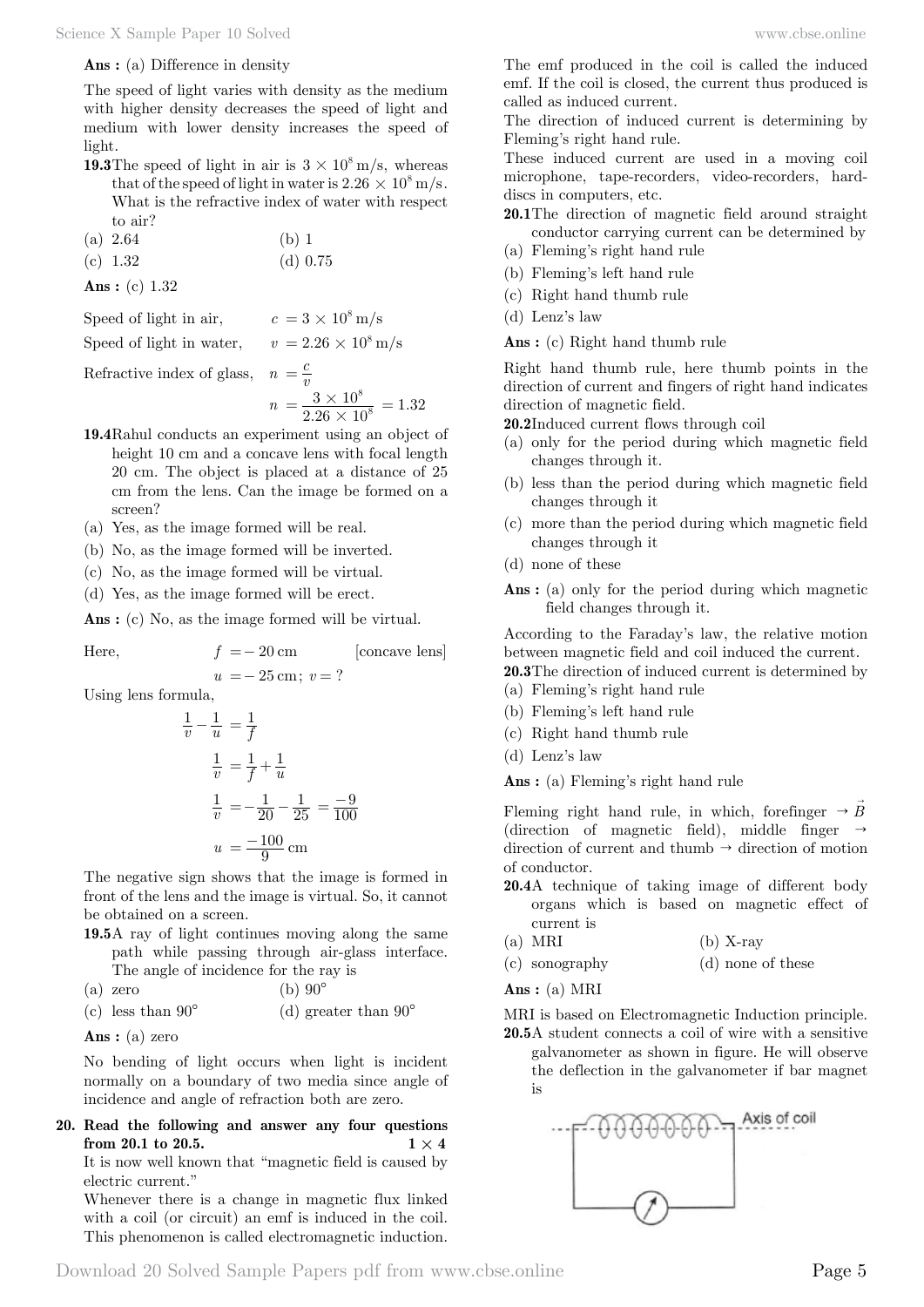- (a) placed near one of the faces of the coil and parallel to the axis of the coil
- (b) placed near one of the faces of the coil and perpendicular to the axis of the coil
- (c) moved towards or away from the coil and parallel to the axis of the coil
- (d) placed inside the coil
- **Ans :** (c) moved towards or away from the coil and parallel to the axis of the coil

According to Faraday's law relative change between current carrying coil and magnetic field cause induced current in the coil.

# **SECTION-B**

**21.** Name two physical properties each of sodium and carbon in which their behaviour is not as expected from their classification as metal and non-metal respectively. [2]

 **Ans :**

**Sodium metal:** Soft, low melting point.

**Carbon non-metal:** Graphite conducts electricity, diamond has a very high melting point.

**22.** Draw the electron dot structure of the gas molecule which is liberated when zinc metal is treated with aqueous NaOH solution. [2]

 **Ans :**

 $H($ :) H Hydrogen gas,  **o**

What is heteroatom? Give an example.

#### **Ans :**

The atom which replace one or more hydrogens in a hydrocarbon chain such that the valency of carbon remains satisfied is called heteroatom. For example, oxygen, nitrogen, etc.

**23.** How does water affect the rate of photosynthesis in plants? [2]

 **Ans :**

Water controls the opening and closing of stomata. The deficiency of water causes stomata to open very little or it may even remain closed. Therefore, carbon dioxide (required as a raw material for photosynthesis) cannot enter into the leaves and thus lack of water slows down the rate of photosynthesis.

**24.** List two different functions performed by pancreas in our body. [2]

 **Ans :**

- (i) Pancreas secrete digestive enzymes which help in the digestion process.
- (ii) The endocrine part of pancreas (Langerhans cells) produce hormones like glucagon, insulin, etc.  **o**

What is peptic ulcer? How is peptic ulcer caused?  **Ans :**

An ulcer on the inner membrane lining of the stomach

is called peptic ulcer. Peptic ulcer is caused by the high acidity of gastric juice secretions.

**25.** In the figure given below, a narrow beam of white light is shown to pass through a triangular glass prism. After passing through the prism, it produces a spectrum *XY* on the screen.



- (i) Name the phenomenon.
- (ii) State the colours seen at *X* and *Y* . [2]  **Ans :**
- (i) The phenomenon is called dispersion.
- (i)  $X$  Violet  $Y$  Red.
- **26.** Two wires made of copper and nichrome have equal lengths and equal resistance. Which is thicker? (The resistivity of nichrome is greater than resistivity of copper.) [2]

 **Ans :**

| For copper wire, | $R_C = \rho_C \frac{1}{4\pi}$ | (1) |
|------------------|-------------------------------|-----|
|------------------|-------------------------------|-----|

For nichrome wire,  $R_N = \rho_N \frac{1}{A}$ 

From  $(1)$  and  $(2)$ ,

$$
\frac{\rho_C}{A_C}\,=\frac{\rho_N}{A_N}
$$

[resistances are equal]

 $= \rho_N \frac{t}{A_N}$  ...(2)

Since,  $\rho_N > \rho_C$ ;  $A_N > A_C$ 

Thickness of nichrome is greater.

# **SECTION-C**

**27.** 2 g of silver chloride is taken in a china dish and the china dish is placed in sunlight for sometime. What will be your observation in this case? Write the chemical reaction involved in the form of a balanced chemical equation. Identify the type of chemical reaction. [3]  **Ans :**

The white silver chloride turns grey in sunlight. This is because silver chloride decomposes to form silver and chlorine gas.

$$
2\mathrm{AgCl(s)} \xrightarrow{\text{Sunlight}} 2\mathrm{Ag(s)} + \mathrm{Cl}_2(g)
$$

It is a photodecomposition reaction.

- **28.** Distinguish between ionic and covalent compounds under the following properties:
	- (i) Strength of forces between constituent elements
	- (ii) Solubility of compounds in water
	- (iii) Electrical conduction in substances [3]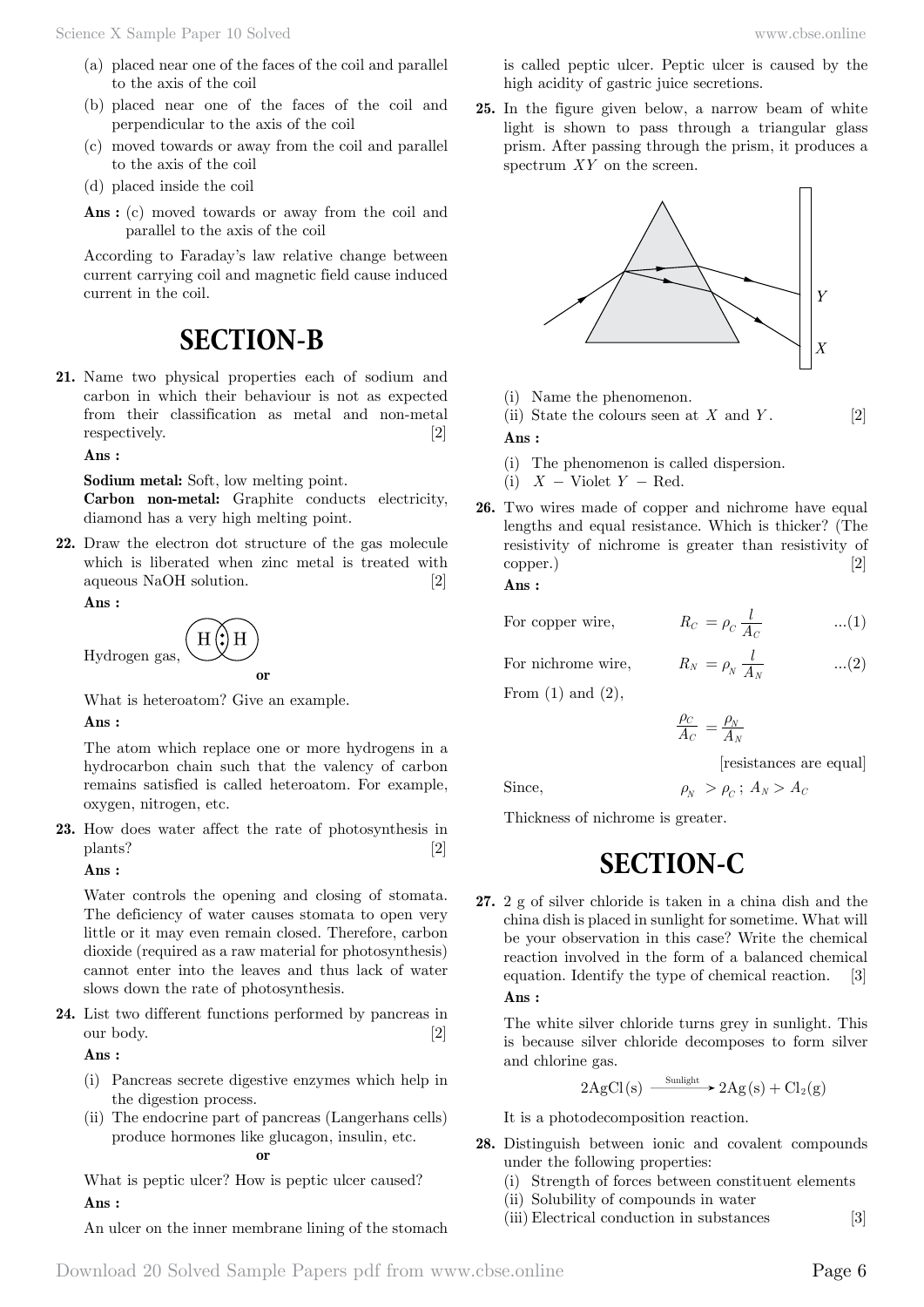#### **Ans :**

- (i) Ionic compounds have strong force of attraction between the oppositely charged ions (e.g.,  $Na<sup>+</sup>$ and Cl-), so they are solids. Covalent compounds have weak force of attraction between their molecules, so they are usually liquids or gases.
- (ii) Ionic compounds are soluble in water but covalent compounds are insoluble in water.
- (iii)Ionic compounds conduct electricity when dissolved in water or when melted because they contain ions (charged particles). But, covalent compounds like glucose do not conduct electricity because they do not contain ions.
- **29.** An element '*X* ' has mass number 35 and number of neutrons 18. Write atomic number and electronic configuration of '*X* '. Also write group number, period number and valency of  $'X$ '. [3]

 **Ans :**

Atomic number of  $X =$  Mass number of  $X -$  Number of neutrons *N*

$$
= 35 - 18 = 17
$$
  
Therefore, electronic configuration of  $X = 2, 8, 7$ 

Group number  $= 17$ 

Period number  $= 3$ 

- Valency =  $8 7 = 1$
- **30.** Explain the processes of aerobic respiration in mitochondria of a cell and anaerobic respiration in yeast and muscle with the help of word equations. [3]  **Ans :**



**31.** Name the plant Mendel used for his experiment. What type of progeny was obtained by Mendel in  $F_1$  and  $F_2$ generations when he crossed the tall and short plants? Write the ratio he obtained in  $F_2$  generation plants. [3]  **Ans :**

Pea Plant/Garden pea/Pisum sativum was used by Mendel for his experiment.

Progeny in *F*<sub>1</sub>-All tall; Progeny in *F*<sub>2</sub>-Tall and short. Ratio obtained in *F*2 generation plants-3 Tall : 1 Short.



 **o**

List two differences in tabular form between dominant trait and recessive trait. What percentage/proportion of the plants in the  $F_2$  generation/progeny were round, in Mendel's cross between round and wrinkled pea plants?

 **Ans :**

| Dominant trait | Recessive trait                                                                                                                                                         |
|----------------|-------------------------------------------------------------------------------------------------------------------------------------------------------------------------|
|                | The trait which The trait which remains<br>appears in the hidden or which does not<br>$F_1$ progeny is appear in the $F_1$ progeny is dominant.<br>the recessive trait. |
| numbers.       | It appears in more   It appears in less number.                                                                                                                         |

75% of the plants were with round seeds.

- **32.** (i) List four characteristics of the images formed by plane mirrors.
	- (ii) How can you distinguish between a plane mirror, a concave mirror and a convex mirror without touching them? [3]

### **Ans :** (i)

- (a) Image formed by a plane mirror is always virtual and erect.
- (b) The size of the image is equal to that of the object.
- (c) The image formed is as far behind the mirror as the object is in front of it.
- (d) The image is laterally inverted.
- (ii) By observing the virtual images formed by the three mirrors, we can distinguish-between the mirrors as:
	- (a) Plane mirror will produce an image of the same size,
	- (b) Concave mirror will produce a magnified image, and
	- (c) Convex mirror will produce a diminished image.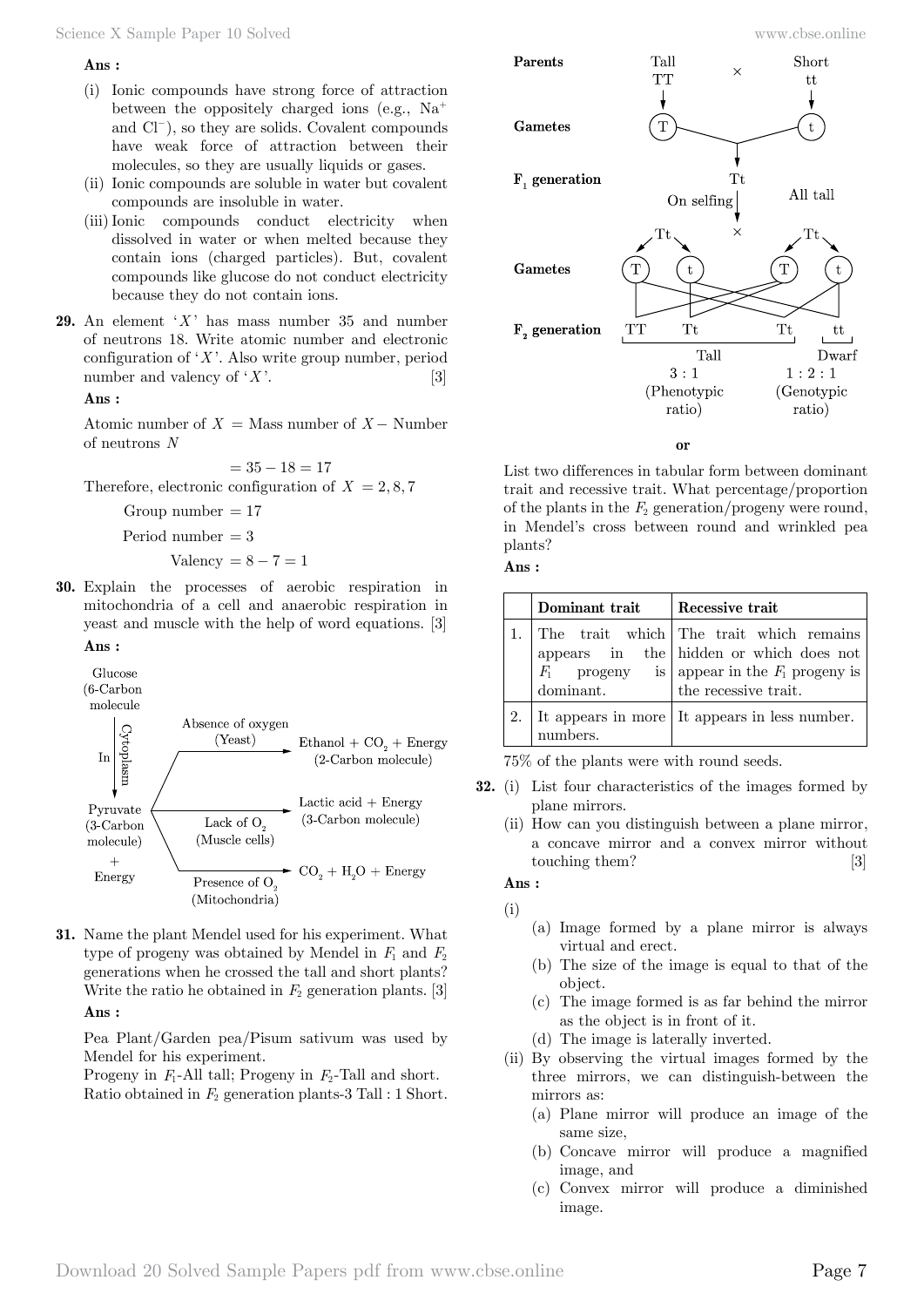**33.** Why are forests considered "biodiversity hot spots"? Suggest four approaches towards the conservation of forests. [3]

#### **Ans :**

Forests are rich reservoir of biodiversity containing a large number of plants and animals. So they are called as biodiversity hot spots.

Approaches towards conservation of forests:

- (i) Help of local people should be taken/local people should be involved.
- (ii) Indiscriminate destruction of forest should be strictly prohibited.
- (iii) Planting of trees should be increased.
- (iv) Destruction of forests should not be done for making roads, dams and hotels etc.

# **SECTION-D**

- **34.** For making cake, baking powder is taken. If at home your mother uses baking soda instead of baking powder in cake.
	- (i) How will it affect the taste of the cake and why?
	- (ii) How can baking soda be converted into baking powder?
	- (iii) What is the role of tartaric acid added to baking soda? [5]

 **Ans :**

(i) Baking soda is sodium hydrogencarbonate. On heating, it is converted into sodium carbonate which is bitter to taste.

$$
2NaHCO3 \xrightarrow{\text{Heat}} Na2CO3 + H2O + CO2
$$

- (ii) Baking soda can be converted into baking powder by the addition of appropriate amount of tartaric acid to it.
- (iii) The role of tartaric acid is to neutralise sodium carbonate and thus cake will not taste bitter.

 **o**

Compounds such as alcohols and glucose also contain hydrogen but are not categorised as acids. Describe an activity to prove it.

#### **Ans :**

Although alcohols and glucose contain hydrogen, they are not ionised to give  $H^+$  ions in solution. So, they are not considered as acid.

#### **Activity:**

- (a) Collect solutions of hydrochloric acid, sulphuric acid, glucose and alcohol.
- (b) Take a beaker of 100 mL.
- (c) Now, take a cork and fix two nails on it as shown in figure.
- (d) Place this cork in the beaker.
- (e) Connect the nails to the two of a 6 volt battery through a bulb and a switch.
- (f) Now, pour dilute  $H_2SO_4$  in the beaker so that the nails are immersed in the acid. Switch on the current.
- (i) Repeat the experiment with dilute hydrochloric acid, glucose and alcohol solutions.
- (j) What do you observe?
- (k) Does the bulb glow in all cases?



It is observed that the bulb will glow in case of hydrochloric acid and sulphuric acid, but not in the case of alcohol and glucose.

**35.** Define pollination. Explain the different types of pollination. List two agents of pollination. How does suitable pollination lead to fertilization? [5]  **Ans :**

Pollination is defined as the transfer of pollen from anther or stamen to stigma of the flower.

### **Types of pollination:**

- (i) **Self pollination:** Transfer of pollen from anther or stamen to stigma occurs in the same flower or to the flower of same plant.
- (ii) **Cross pollination:** Pollen is transferred from anther or stamen of one flower to stigma of another flower of another plant of same species.

**Agents of pollination:** Wind, water, insects and animals. (Any two) After pollination, a tube grows out of the pollen grain and travels through the style to reach the female germ cell in the ovary, which results in fertilization.

**36.** A current of 1 ampere flows in a series circuit having an electric lamp and a conductor of  $5 \Omega$  when connected to a 10 V battery. Calculate the resistance of the electric lamp.

Now if a resistance of  $10 \Omega$  is connected in parallel with this series combination, what change (if any) in current flowing through  $5 \Omega$  conductor and potential difference across the lamp will take place? Give reason. [5]

#### **Ans :**

Let the resistance of the lamp  $=R_1$ 

$$
R_2=5\,\Omega
$$

Resistance of conductor, Total resistance in series,  $R_S = R_1 + R_2$ 



| Current, | $I = 1$ A          |
|----------|--------------------|
| Voltage, | $V = 10 \text{ V}$ |